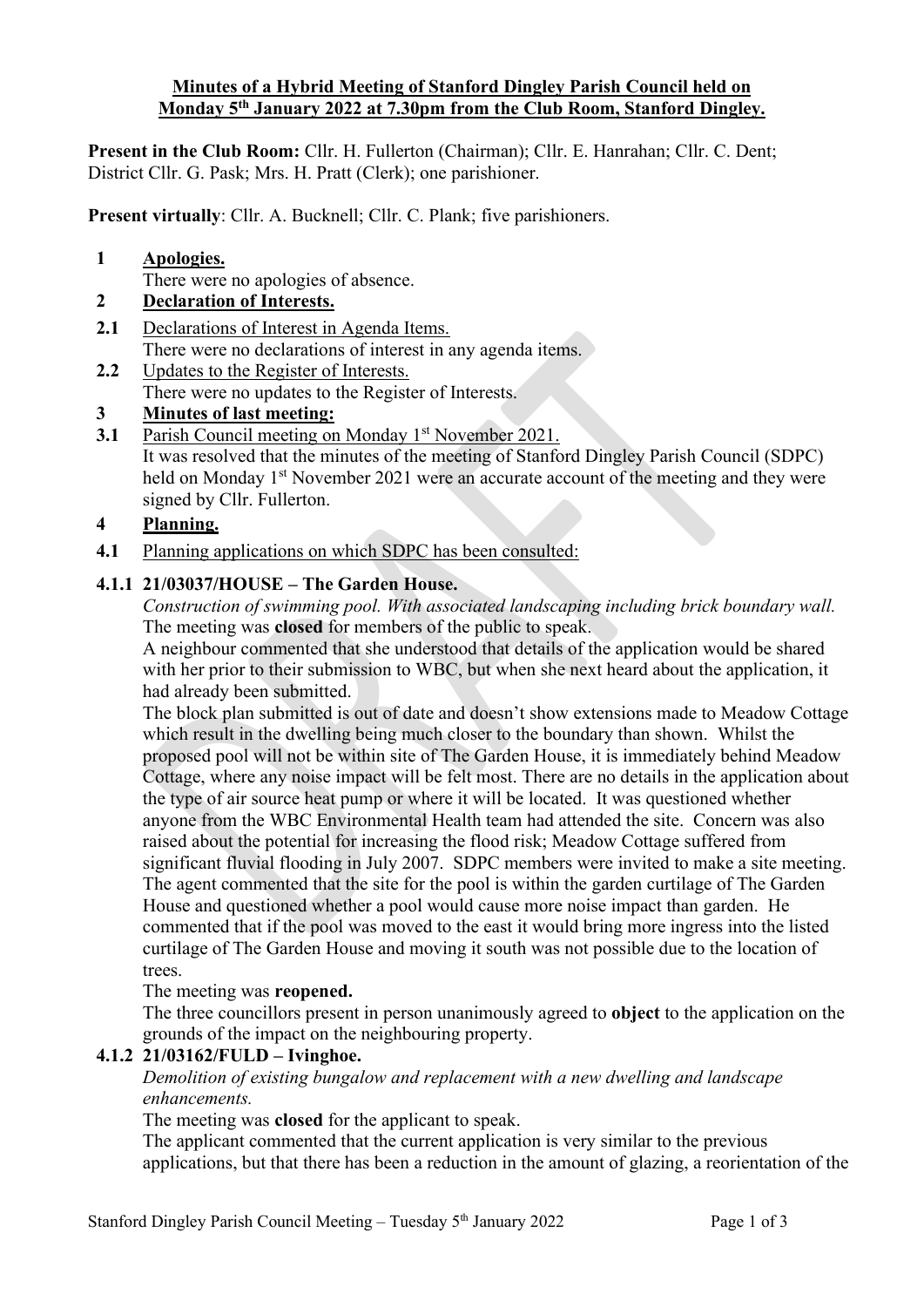proposal to have less impact on the landscape and the Landscape Visualisation Assessment tries to answer criticisms in the refusal of the last application. The triple garage is larger than previously.

The opinion that anything will be an improvement on the existing bungalow was expressed. The meeting was **reopened.**

It was agreed that this application will be further considered at an extra ordinary meeting on Tuesday 18th January at 7.30pm.

**4.2** Planning decisions made by WBC:

No planning decisions have been made by WBC since the last meeting.

## **5 Management of Parish Council Assets.**

#### **5.1** The Club Room.

It was agreed that the management team for the Club Room needs to be strengthened in particular, cleaning, redecorating and heating need to be considered. As we leave Covid lockdowns, the facility needs to be promoted. Cllr. Bucknell is working on strengthening the team.

#### **5.2** The Village Field.

The field has been used by the church for parking which was successful for a wedding, but has been generally less successful when used on a regular basis; a vehicle got stuck in and it has caused problems for neighbours. As a result, parking is continuing on the grass outside Manor Farm. Cllr. Fullerton will notify the church that parking on the field will not work on a regular basis.

The dog training classes running on the field are very successful.

Cllr. Dent will purchase a replacement lock for the gate.

There has been no progress with the quote for stock fencing with two strands of wire on the south and east boundaries.

Consideration has been given to how water and electricity could be provided in the field, although the need is minimal. Water could be obtained via a hose from either the church or a neighbouring property. Obtaining an electrical supply from the church was considered but is complex and would only result in a minimal supply. As a result, it was agreed that hiring a generator on an event basis would be more effective use of funds. If a generator was to be purchased, it could help power a pump to prevent flooding.

The three cherry trees supplied to the parish as part of the "Blossom into Spring" project, to remember those who have died as a result of the Covid pandemic, have been delivered and are ready to plant in the field.

## **5.3** The Village Green.

The replacement oak posts to go along the roadside edge of the green are ready to be installed. Cllr. Hanrahan obtained quotes for a replacement bench to go around the Judas tree on the green, however, due to the cost of timber, the quotes are very high. The McCurdy's will be asked if they have any suitable timber and the situation will continue to be monitored.

## **6 District Councillor's Report.**

District Cllr. Pask reported that the Covid pandemic is continuing to have impacts on staffing levels at WBC with many off self-isolating. As a result, green bin collections have been cancelled, until the middle of January. Priority has been given to grey bins, bottles, tins and plastic. The waste recycling plants are open as usual.

The Winter gritting programme is in place as in previous years.

It was reported that a parishioner is requesting Christmas trees for shredding and using to improve the surface on muddy footpaths.

#### **7 Parish Survey.**

Plans are ongoing to present the findings of the Parish Survey to parishioners on Saturday 22nd January at 2pm. There was a discussion about whether this should be virtual rather than face to face.